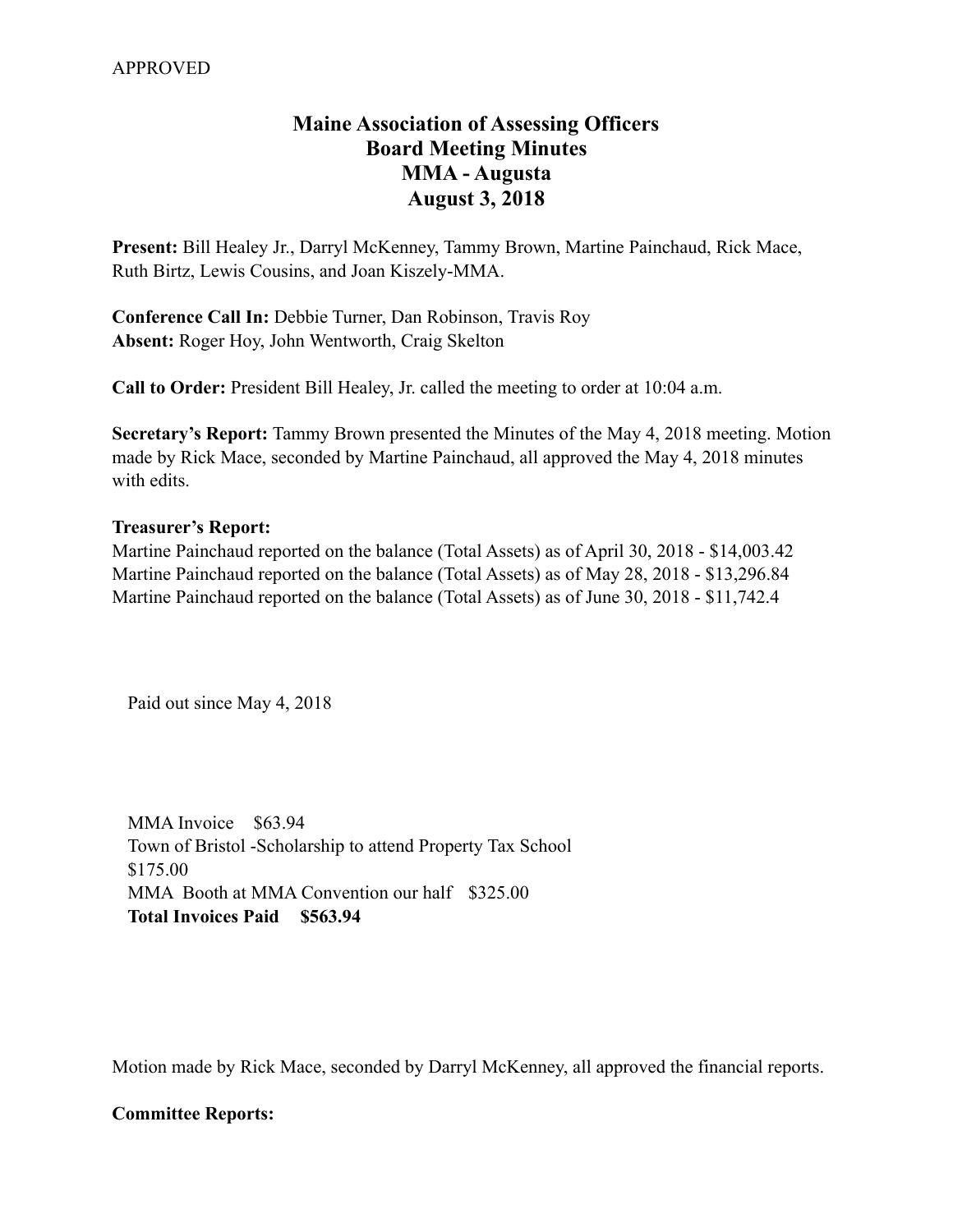## APPROVED

**Audit/Finance:** Ruth Birtz report she would be unable to assist with the audit this year. Darryl has volunteered to do the audit and will contact Debbie Turner to see if she will assist him.

**Calendar/Advertisers:** Lewis Cousins reported the following:

 $\triangleright$  Advertisers – Corson GPS will advertise again He sent out 57 letters to market for advertisers and got no responses He would like board members to reach out to try and get advertising for the Calendar He will start making the calendars

**Newsletter:** Tammy Brown reported on the following:

 $\triangleright$  Another issue will be ready to go out for this month or September She is looking for articles Recommendation of Rick Mace doing an article on Solar Panels/Power

**Ethics:** Travis Roy reported on the following:

- $\geq$  Email to Tammy Brown from Clifton Guthrie regarding his comments on the By-Law Proposals
- $\triangleright$  By-Law Amendment: It was the consensus of the board that they will stay with the Proposed By-Law Amendment that was sent out to the Membership already. They will look at Clifton Guthrie changes after.

**Legislative:** Darryl McKenney reported on the following:

- $\triangleright$  State Board of Property Review is looking for a board member
- $\geq$  Issue of trying to get Mobile Homes to report their sale prices.

**Membership: Tammy Brown reported for** Roger Hoy the following:

 $>$  252 members & 26 unpaid as of August 6, 2018.

**Awards & Scholarship:** Rick Mace reported on the following:

 $\triangleright$  They will meet after the meeting to discuss the Assessor of the Year

**Technology Report:** Dan Robinson had no report.

**Executive Board:** Ruth Birtz had no report.

**Education:** Bill Healey reported on the following:

- $\triangleright$  Education is all lined up for MAAO Fall Convention & MMA Convention
- $\triangleright$  Brief discussion about a Board/signage at the MMA Convention

**Conference Committee:** Tammy Brown reported the following:

 $\triangleright$  Harris is going to be a new Vendor & will be a sponsor– Travis Roy marketed this vendor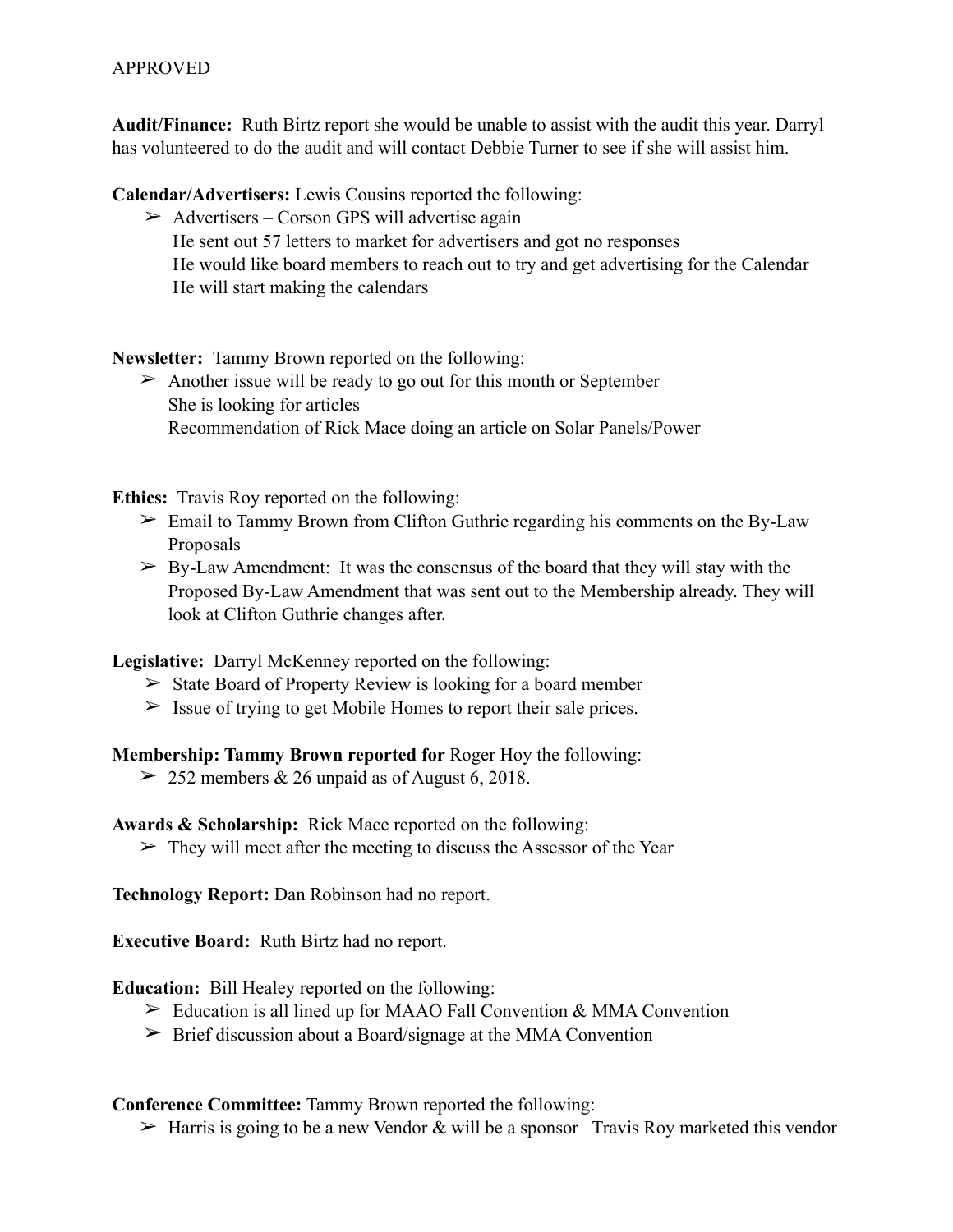## APPROVED

- $\geq$  To date we have 14 members registered, 4 speakers, 3 vendors
- $\triangleright$  Need others to promote this conference
- $\triangleright$  Joan Kiszely will get a memo from Bill Healey to blast out to the MTCMA list serve to encourage their Assessors to attend the Fall Conference

**Historian:** Darryl McKenney had no report.

### **New Business:**

- ➢ **Southern Maine Board of Assessment Review Course: Bill Healey reported on the following:** 
	- o Request from Town of Ogunquit

After a brief discussion it was recommended that the town does a training separate/on their own or attend the BAR workshop in 2019.

### ➢ **Disconnect between Assessing Organizations regarding Educational Offerings:**

- o Brief discussion that there is a disconnect with Maine Revenue/MCIAAO and suggested that there is a 3 group meeting to discuss the issue – They all are working to broaden the educational offerings for Maine Assessors.
- $\circ$  Suggestions were to work together so there is no duplication & possible invite someone from Maine Revenue and MCIAAO to sit in on our meetings.
- o There are concerns over the trends over the years.
- ➢ **Other:** Motion made by Rick Mace, seconded by Dan Robinson, all approved to invite Maine Chapter of IAAO & Maine Revenue Services to comp them a vendor booth only. Joan Kiszely will make up signage for their booth.

Bill Healey indicated that Doris will be discussing the difference between Affiliate  $\&$ Chapter.

Dan Robinson got quotes on padfolios for the Fall Conference. He gave 2 options – The purpose is to give them to guest speakers and board members. Motion made by Rick Mace, seconded by Ruth Birtz, all approved for Dan Robinson to order 50 pad folios, posted books, pens and screen charges for a price of \$1,700. Amended to add the color to be 25 silver & red, and 25 silver & black.

Tammy Brown read an email from Craig Skelton in regards to the email about the bylaws.